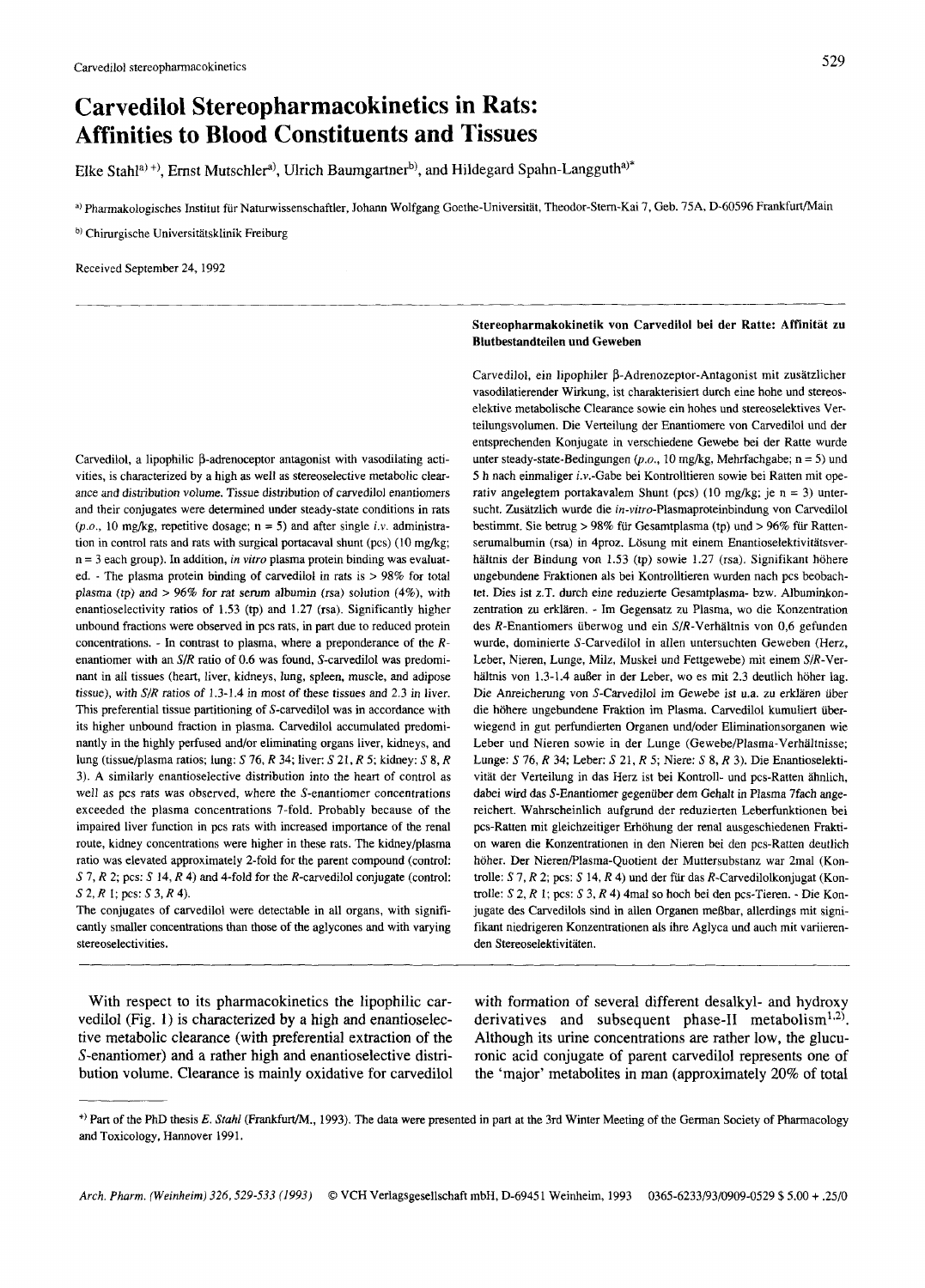radioactivity in plasma and 5% in urine<sup>2)</sup>). In rats the clearance to form this conjugate is only up to 2% of total clearance with a similar stereoselectivity as observed in man $^{3,4)}$ .



**Figure 1:** Carvedilol, a lipophilic  $\beta$ -adrenoceptor antagonist with  $\alpha_1$ antagonistic properties (The asterisk denotes the chiral carbon).

The steady-state volume of distribution for the parent compound was calculated as 192 L for *R-* and 289 L for Scarvedilol in man and 6.3 L/kg for *R-* and 9.5 L/kg for Scarvedilol in rats<sup>3,5)</sup>. These values are indicative of a considerable affinity of parent carvedilol to tissues.

In order to be able to use a physiological pharmacokinetic model for simulation studies, data about tissue distribution, blood and plasma concentrations and binding are of significant importance.

The aims of the present studies in rats were therefore

the determination of the protein binding of carvedilol and its enantioselectivity ratio for albumin and total plasma proteins *in vitro* and the quantification of the binding to various tissues (as well as its stereoselectivities) *in vivo,* 

the comparison of the steady-state tissue and erythrocyte concentrations of the respective conjugates with those of parent compound, and -

the comparison of the concentrations in plasma and tissues after a single carvedilol dose in untreated control rats with that in rats with experimental liver cirrhosis (caused by a surgical portacaval shunt). -

## *Results and Discussion*

In order to determine the tissue partition coefficients of carvedilol, the present studies were performed at steadystate. When the studies were designed it was assumed that the extent of accumulation in plasma equals that in tissues. Very recently published studies by *Fujimaki6)* confirm this hypothesis. This author found a rapid distribution of carvedilol into the tissues, and his data also indicate that the decrease of the concentrations in the terminal section of the curve parallels that in plasma in most tissues. Thus, the dosage regimen in the present study was calculated on the basis of an average plasma half-life of **3** h. After an initial dose of 20 mg/kg, rats were administered repetitive doses of 10 mg/kg in 3 hourly intervals, in order to reach steadystate. Blood and organ samples were taken and assayed for unconjugated and conjugated carvedilol employing a procedure that is based on chiral derivatization with phenylethyl isocyanate<sup>5)</sup>. In the second part of the study tissue samples were analyzed that had been obtained in a single dose study in rats with portacaval shunt (pcs) 5 h after a 10 mg/kg i.v.  $dose<sup>4</sup>$ .

## *Plasma concentrations, aflinities to blood constituents*

While in plasma the concentrations of R-carvedilol always significantly exceeded those of S-carvedilol in the steady-state study, more S- than R-carvedilol was detectable in blood cells, the respective *SIR* ratios being 0.6 (plasma) and 1.7 (blood cells) (Tab. 1). Yet, the concentrations in blood cells were smaller than those in plasma (Fig. 2). Although the two diastereomeric conjugates were present in plasma as well, their concentrations were significantly below those observed in plasma of humans. They reached up to 1% of those of the aglycone enantiomers and showed a similar enantioselectivity *(SIR* ratio 0.3). In blood cells only traces of carvedilol conjugates were found.

The data obtained in the single-dose study are not readily comparable with those from the steady-state study due to



**Figure 2:** Concentrations **of** *S-* and R-carvedilol (arithmetical means + SD) in various tissues and blood constituents after repetitive dosage of *ruc* carvedilol.



**Figure 3:** Concentrations of *S*- and *R*-carvedilol conjugate  $(K + SD)$  in tissues and blood constituents after repetitive administration of rac carvedi-**101.**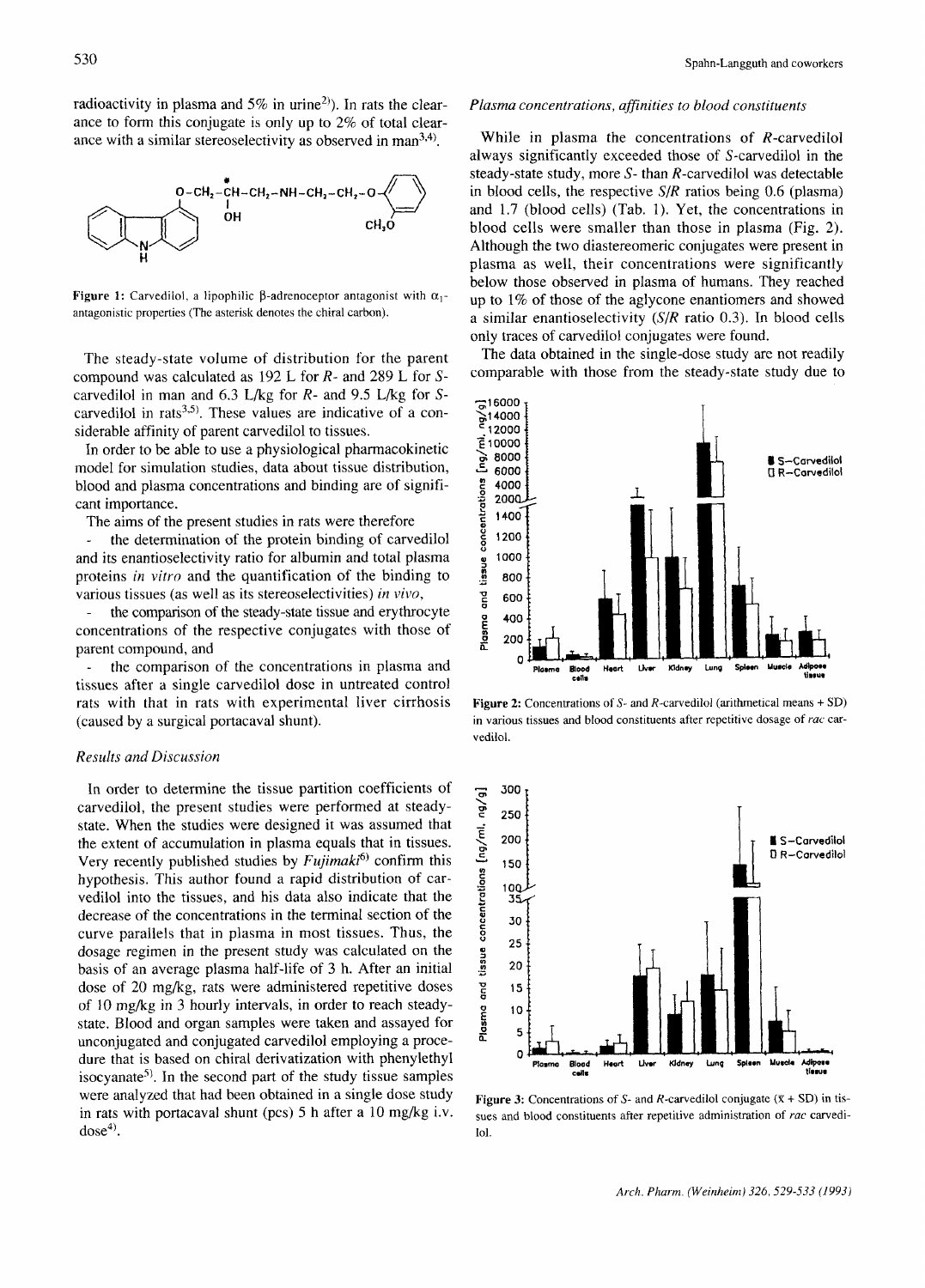**Table 1:** Arithmetical means ( $\pm$  SD<sub>n-1</sub>) and medians of the *tissue/plasma ratios* as well as of the individual SIR *rurios* of *the tissue concentrations* of the carvedilol enantiomers and their conjugates in rats (n = 5) under steady-state conditions.

|                   |                                            | Carvedilol                 |                              |                           | Carvedilol conjugates       |                              |              |  |
|-------------------|--------------------------------------------|----------------------------|------------------------------|---------------------------|-----------------------------|------------------------------|--------------|--|
|                   |                                            | $S-(-)$                    | $R-(+)$                      | S/R                       | $S-(-)$                     | $R-(+)$                      | S/R          |  |
| Heart             | $\bar{\mathbf{x}}$<br>$\tilde{\mathbf{x}}$ | 0.9<br>4.7<br>$\pm$<br>4.8 | $2.2 \pm$<br>0.5<br>2.1      | 1.30<br>1.44              | 0.5<br>0.5<br>$\pm$<br>0.5  | 0.5<br>0.1<br>$\pm$<br>0.5   | 0.69<br>0.64 |  |
| Liver             | $\bar{\mathbf{x}}$<br>$\bar{x}$            | $20.5 \pm 10.4$<br>20.8    | 2.7<br>5.4<br>$\pm$<br>6.0   | 2.26<br>2.18              | 2.1<br>6.5<br>$\pm$<br>7.7  | 42<br>5.3<br>$\pm$<br>3.1    | 0.90<br>0.88 |  |
| Kidney            | $\bar{\mathbf{x}}$<br>$\vec{x}$            | $7.9 \pm 1.2$<br>7.4       | 0.6<br>3.3<br>$\pm$<br>3.1   | 1.42<br>1.34              | 1.6<br>3.7<br>$\pm$<br>3.7  | 1.7<br>4.1<br>$\pm$<br>4.1   | 0.77<br>0.72 |  |
| Lung              | $\bar{x}$<br>$\tilde{\mathbf{x}}$          | $75.6 \pm 17.0$<br>77.0    | 34.0<br>8.6<br>$\pm$<br>32.4 | 1.34<br>1.35              | 5.1<br>7.0<br>$\pm$<br>9.5  | 0.5<br>$\pm$<br>3.4<br>3.4   | 1.12<br>1,21 |  |
| Spleen            | $\bar{x}$<br>$\tilde{\mathbf{x}}$          | 1.5<br>5.7<br>$\pm$<br>4.9 | 0.6<br>2.6<br>$\pm$<br>2.3   | 1.31<br>1.28              | $45.6 \pm 37.7$<br>60.1     | 21.2<br>8.1<br>$\pm$<br>17.8 | 1,26<br>1.35 |  |
| Muscle            | $\bar{\mathbf{x}}$<br>$\tilde{\mathbf{x}}$ | 0.6<br>1.8<br>$\pm$<br>1.7 | 0.3<br>0.8<br>$\pm$<br>0.7   | 1.35<br>1.36              | 3.2<br>$3.6 \pm$<br>4.8     | 1.5<br>0.3<br>$\pm$<br>1.4   | 1.24<br>1.37 |  |
| Adipose<br>tissue | $\bar{\mathbf{x}}$<br>$\tilde{\mathbf{x}}$ | 0.2<br>1.9<br>$\pm$<br>1.9 | 0.2<br>0.8<br>$\pm$<br>0.8   | 1.41<br>1.41              | $0.2 \pm 0.01$<br>0.2       | ± 0.04<br>0.1<br>0,1         | 0.88<br>1.00 |  |
| Blood<br>cells    | $\bar{\mathbf{x}}$<br>$\tilde{\mathbf{x}}$ | 0.1<br>0.4<br>$\pm$<br>0.3 | ± 0.04<br>0.1<br>0.1         | 1.66<br>1.67<br>$\ddotsc$ | 0.1<br>$\pm$<br>0.1<br>0.07 | 0.04<br>0.1<br>$\pm$<br>O    | ٠            |  |

the different experimental set-up (steady-state *vs.* single dose, diethyl ether anesthesia throughout the whole sampling period in the single dose study only). Yet here as well, the plasma concentrations of R-carvedilol were significantly higher than those of S-carvedilol in the controls. In rats with portacaval shunt plasma concentrations of both carvedilol enantiomers were significantly elevated when compared to the respective controls<sup>4)</sup>. The  $S/R$  ratio, too, increased to some extent due to the reduced hepatic extraction.

Interestingly, the concentrations of both conjugates were elevated in the pcs rats, yet, the enantioselectivity was decreased and even less pronounced than for parent carvedilol in pcs rats.

 $(ER =$  enantioselectivity ratio,  $n = 3$  for each value)

|                        | <b>S-Carvedilol</b> | <b>R-Carvedilol</b> | ER*     |
|------------------------|---------------------|---------------------|---------|
| Control plasma         |                     |                     | 1.53    |
| bound                  | 98.96               | 99.32               |         |
| free                   | 1.04                | 0.68                |         |
| Pcs plasma             |                     |                     | 1.27    |
| bound                  | 97.63               | 98.13               |         |
| free                   | 2.37                | 1.87                |         |
| Rat serum albumin (4%) |                     |                     | $1.28*$ |
| bound                  | 97.10               | 96.33               |         |
| free                   | 2.90                | 3.67                |         |

\* The given ratios represent *S/R* for total plasma, where higher binding was detected **for** the R-enantiomer. In the given ER value **for** albumin the affinity constant **for** S-carvedilol is the denominator.

**A** considerable binding to plasma proteins was detected (Table 2). Since for propranolol<sup>7)</sup>, the major binding protein (yet not responsible for the enantioselectivity in plasma protein binding) is albumin, additional *in vitro* studies with albumin were performed, in order to determine the respective enantioselectivity.

Slightly lower values than for total plasma protein were found for a 4% rat serum albumin solution with a binding of 97.1% for S- and 96.3% for R-carvedilol. Hence, the enantioselectivity ratios, ER, were 1.53 for rat plasma and 1.28 for rat albumin with inverse enantioselectivities.

In *ex-vivolin-vitro* studies the unbound fraction of plasma carvedilol at steady-state amounted to 1.84% for *S-* and 1.25% for R-carvedilol (ER 1.48). The respective values found for the control rats after a single dose are comparable. **A** significant increase of the unbound fraction was detected for plasma samples originating from pcs rats, where the free fractions amounted to 2.4  $(S)$  and 1.9%  $(R)$ (ER 1.3). The binding data are summarized in Table 2.

The enhanced free fraction in pcs rats goes along with  $-$  and should at least in part be due to  $-$  the decrease in the concentration of plasma proteins. The average concentrations of total protein and albumin, respectively, amounted to 5.6 and 3.0 g/dl in the rats used in the steady-state studies, to 5.5 and 3.0 g/dl in the control rats in the single dose studies and to 4.1 and 2.0 g/dl in the pcs rats.

# *Tissue concentrations*

**As** depicted in Fig. 2 carvedilol concentrations in tissues were always higher than those in plasma. In all tissues the concentrations of S-carvedilol exceeded those of R-carvedilol, with SIR ratios of 1.3-1.4 in most of the tissues and 2.3

Table **2:** Summary of protein binding data *ex vivo* **and** *in vitro.* Average percentages bound and free, found with plasma from control and **pcs** rats and with rat serum albumin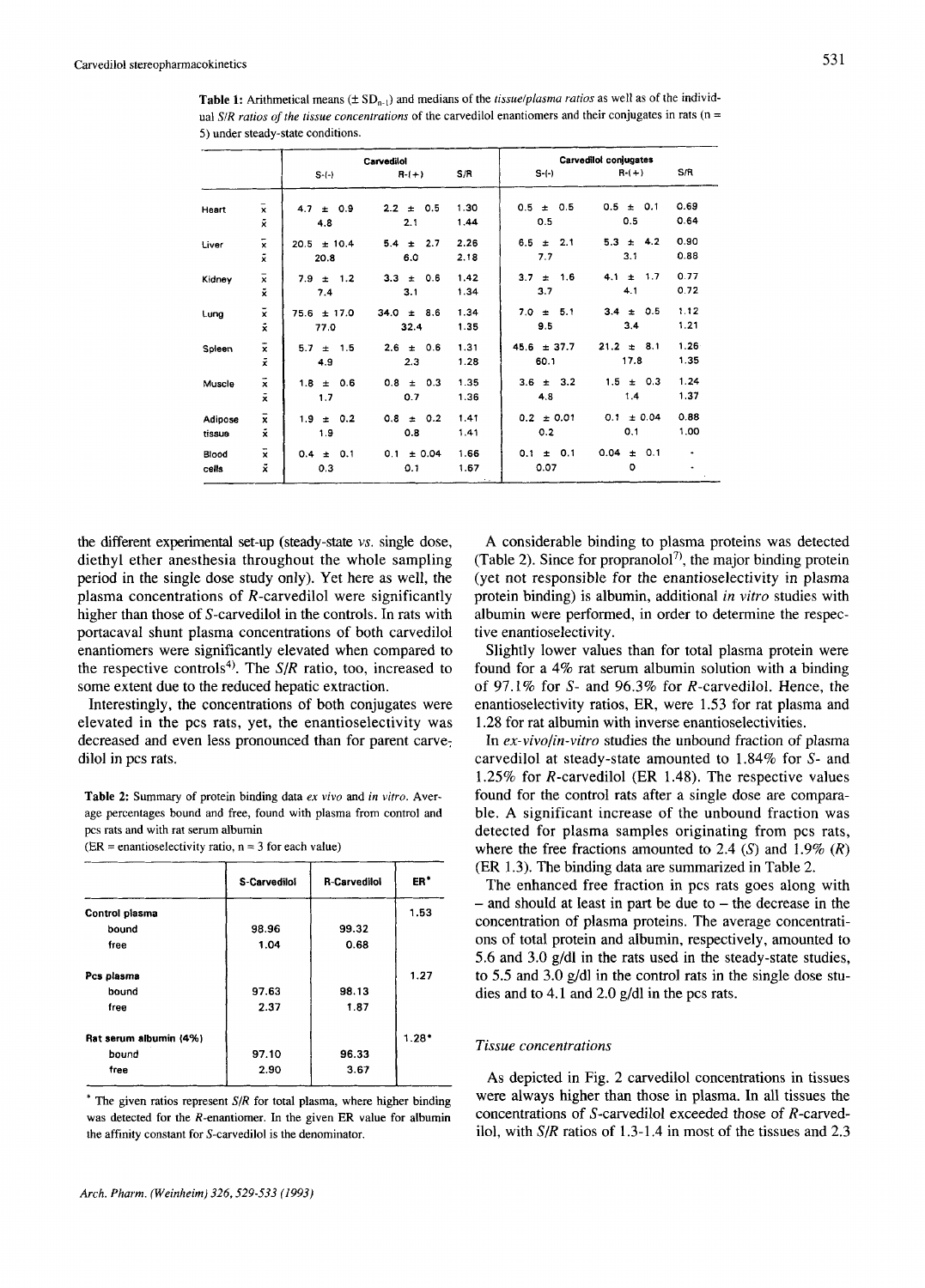in liver tissue (Tab. 1). The tissue/plasma ratios for carvedi-101 enantiomers under steady-state conditions are summarized in Table 1. **In** particular, carvedilol partitioned into the highly perfused and/or eliminating organs liver and kidneys as well as into the lung (tissue/plasma ratios at steady-state; lung: S 76, *R* 34; liver: S 21, R 5; kidney: *S* 8, R 3). In the tissue sample from the heart the concentration of S-carvedilo1 exceeded the plasma concentration seven-fold.

**Table 3:** Tissue/plasma ratios of the carvedilol enantiomers and their conjugates in controls and pcs rats 5 h after an i.v. dose of 10 mg/kg rac carvedilol

|             | Carvedilol |         |            |                  | Carvedilol conjugates |                 |            |         |
|-------------|------------|---------|------------|------------------|-----------------------|-----------------|------------|---------|
|             | Control    |         | <b>PCS</b> |                  | Control               |                 | <b>PCS</b> |         |
|             | $S-(-)$    | $R-(+)$ |            | $S-(-)$ R- $(+)$ |                       | $S-(-)$ R $(+)$ | $S(-)$     | $R-(+)$ |
| Heart       | 6.9        | 2.4     | 7.6        | 2.6              | 0.1                   | 0.2             | 0.1        | 0.3     |
| Liver       | 1.2        | 0.6     | 1.9        | 0.6              | 0.7                   | 0.5             | 0.3        | 0.7     |
| Kidney      | 7.0        | 2.1     | 14.6       | 3.9              | 1.8                   | 0.9             | 2.7        | 3.9     |
| Blood cells | 0.4        | 0.2     |            |                  | 0,1                   | 0.1             |            |         |

The tissue enantioselectivity in pcs rats was rather similar to that in the respective controls, although the extent of protein binding and the differences between the plasma concentrations of the enantiomers are reduced in the pcs rats. Furthermore, the data in Table 3 illustrate that the tissue/plasma ratio in the kidney is doubled for the pcs rats. This can be explained by the fact that the kidney contributes to a significantly higher extent to the overall drug and metabolite elimination or excretion in rats with impaired liver function (kidney/plasma ratio, controls: S *7, R 2;* pcs rats: *S* 14, *R* 4).

Regarding the concentrations in the heart tissue it was found that the tissue/plasma ratio as well as the  $S/R$  ratio were virtually identical for the two groups.

Surprisingly, very high carvedilol concentrations were found in the lung, and high conjugate concentrations were detected in the spleen under steady-state conditions.

With respect to the conjugate concentrations in tissues (Fig. 3) it can be stated that - unlike for parent carvedilol, where the S-enantiomer concentration is enhanced - the concentrations of the R-carvedilol conjugate are higher, except in lung, spleen, and muscle. The conjugates of carvedilol were detectable in all organs (Fig. 3), yet, their concentrations were significantly smaller than those of the aglycone enantiomers. Interestingly, a significant increase of the kidney concentration of the R-carvedilol conjugate was detectable in the pcs rats (ratio, controls: S 1.8, R 0.9; pcs rats: S *2.7,* R 3.9). The detected glucuronides may either partition into the tissue and/or be formed there, since UDPGTs (Uridine diphosphoglucuronosyl transferases) are located in various tissues<sup>8)</sup>.

As found in our previous studies with prenylamine<sup>9</sup>, carvedilol is "concentrated" in the major eliminating organs. This may be explained by its preferential uptake into these organs. The preferential partitioning of the S-enantiomer in

\_\_\_\_\_\_

tissues is in accordance with its higher unbound fraction in plasma. However, it may in part also be due to the higher affinity of the S-enantiomer to tissue binding sites, e.g.  $\beta$ -adrenergic receptors that are located in the respective tissues.

The work was supported by the Deutsche Forschungsgemeinschaft.

# **Experimental Part**

#### *Enanriospecific assay for carvedilol in biological material*

Tissues were homogenized prior to extraction. They were cut into small pieces, and 0.4 g of these pieces were homogenized (ice cold) with 1.0 ml 0.05 M phosphate buffer (pH 7.4, containing 0.9% NaC1) using an Ultra-Turrax<sup>R</sup>. This mixture was handled as described for plasma and urine<sup>5)</sup>, but for adjustment to pH 9.8 a mixture of M NaOH and 0.75 ml 0.1 M carbonate buffer (pH 9.8) were used instead of just carbonate buffer.- Carvedilol conjugates were enzymatically hydrolyzed prior to determination".

## *Protein binding*

*In vitro (ex* vivo) protein binding was determined by equilibrium dialysis of **1** ml plasma or a 4% solution of rat albumin (Sigma Chemicals, D-Deisenhofen) against 0.1 M phosphate buffer (pH 7.4, containing 0.9% NaCl). Equipment: Dianorm<sup>R</sup> apparatus with 1.0 ml cells and Diachema membranes No. 10.17 (G. Maierhofer, D-Munich). Equilibrium was reached after 4 h (at  $37^{\circ}$ C).- Total protein content as well as albumin amounts were determined using standard laboratory methods, in order to evaluate the possible influence of an altered protein concentration. **A**  decrease in protein concentration would cause an altered free fraction in plasma from rats with experimental liver cirrhosis (caused by a surgical portacaval shunt). Due to the observed volume shifts the following correction was made when calculating the bound fraction:

% bound =  $(F \times 100)/(F + C_{buf})$ 

where F represents  $[(C_p - C_{buf}) \times (2 \times Vol_p)/(Vol_p + Vol_{buf})]$ .

( $C_p$  = concentration in plasma,  $C_{buf}$  = concentration in buffer, Vol<sub>p</sub> = volume in plasma compartment of dialysis cell,  $V_{\text{buf}} =$  volume in buffer compartment of dialysis cell).

The enantioselectivity ratio (ER), a measure for binding site enantioselectivities, was calculated from the association constants,  $k_a$ , of the enantiomers, where the higher value is the numerator and the lower value the denominator. The association constant,  $k_a$ , represents the ratio of the bound to the free fraction. When comparing plasma or blood with tissue concentrations, it was assumed that the specific mass of the respective tissue was I and that  $1 \text{ mg/ml}$  can directly be compared with  $1 \text{ mg/g}$ . The tissue/plasma ratio represents a measure for the affinity of the compound to tissues.

#### *Animal studies"'*

Male Sprague-Dawley rats ( $n = 5$ ) with an average weight of 280  $\pm$  11 g were included into the steady-state studies. After overnight fasting they were administered 20 mg/kg racemic carvedilol *p.0.* as initial dose and a maintenance dose of 10 mg/kg **3,** 6 and 9 h thereafter. The drug was administered as solution prepared by dissolution in small amounts of dimethylformamide/acetic acid (1 + 1) and dilution with 2 ml of *5%* glucose. 1 h after the last dose the animal was sacrificed under ether anesthesia. **A**  blood sample and various organs (heart, liver, kidney, lung, spleen, hind leg muscle, and adipose tissue) were taken. Blood cells were briefly washed with physiological saline. Liver, kidney, lung, and heart were

<sup>\*)</sup> The studies were performed at the University **of** Freiburg. Permission to perform these studies had been obtained from the local animal research committee.